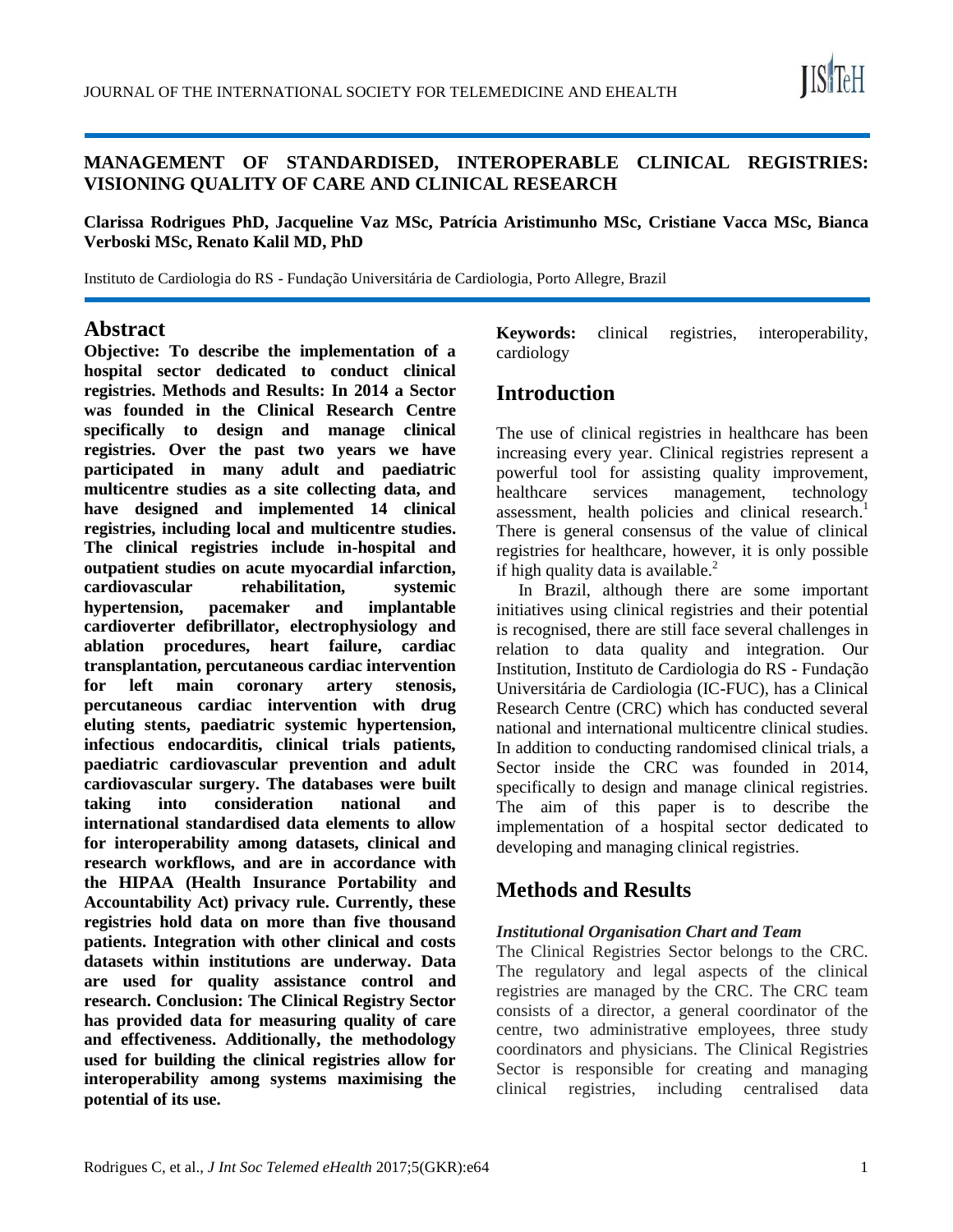management of all studies as well as management of sites. (Figure 1)

The Sector was founded and run by Dr Clarissa Rodrigues working with a network of about 40 researchers working on the studies. Each clinical registry has a specific Principal Investigator (PI), who is always a clinician researcher from the IC-FUC with expertise in the clinical area of the respective clinical registry. Each PI brings together their teams who are trained for data collection by us. One of the Sector team members is assigned to work on the registry with the PI and his/her group.

#### *Clinical Registries conducted at our Sector*

Over the past two years we have participated in many adult and paediatric multicentre studies as a site collecting data (atrial fibrillation, pacemaker and implantable cardiac defibrillator, cardiac surgery, among others), and have designed and implemented 14 clinical registries, for local and multicentre studies, and three institutional medical logbooks. Logbooks are a specific type of dataset to document the activities of the medical residents. Logbooks are very useful not only to access the training undertaken by each medical resident, but also to assess the quality of the programmes offered by the Institutions. The clinical registries and logbooks that have implemented are summarised in Table 1.

#### *Designing our Clinical Registries*

The Sector serves researchers and managers at our Institution. When a need for data is identified to address a clinical or operational issue, the Clinical Registry Sector is contacted to evaluate the possibility

of designing a clinical registry. This evaluation includes the assessment of originality, relevance, institutional priority, and appropriate team and resources required to allow collecting and managing high quality data. Following the evaluation a new registry is designed. Researchers are provided with templates to facilitate writing the study protocol which is then reviewed.

**Table 1.** Clinical registries and logbooks implemented.

| <b>Outpatient Registries</b>                         |
|------------------------------------------------------|
| Adult systemic hypertension (RE-Hyper)               |
| Cardiovascular rehabilitation (ReHab Heart Data)     |
| Heart failure (RE-Heart)                             |
| Paediatric systemic hypertension (HASCA)             |
| Paediatric cardiovascular disease prevention         |
| (PREVINA)                                            |
| <b>Hospital Registries</b>                           |
| Adult cardiovascular surgery                         |
| Pacemaker and implantable cardioverter defibrillator |
| Electrophysiology and ablation procedures            |
| Cardiac transplantation                              |
| Acute myocardial infarction                          |
| Percutaneous cardiac intervention for left main      |
| coronary artery                                      |
| Percutaneous cardiac intervention with drug eluting  |
| stents                                               |
| Infectious endocarditis (RE-Endo)                    |
| Patients included in clinical trials                 |
| <b>Medical Logbooks</b>                              |
| Residency in cardiology                              |
| Residency in cardiac catheterisation                 |
| Residency in echocardiography                        |



Rodrigues C, et al., *J Int Soc Telemed eHealth* 2017;5(GKR):e64 2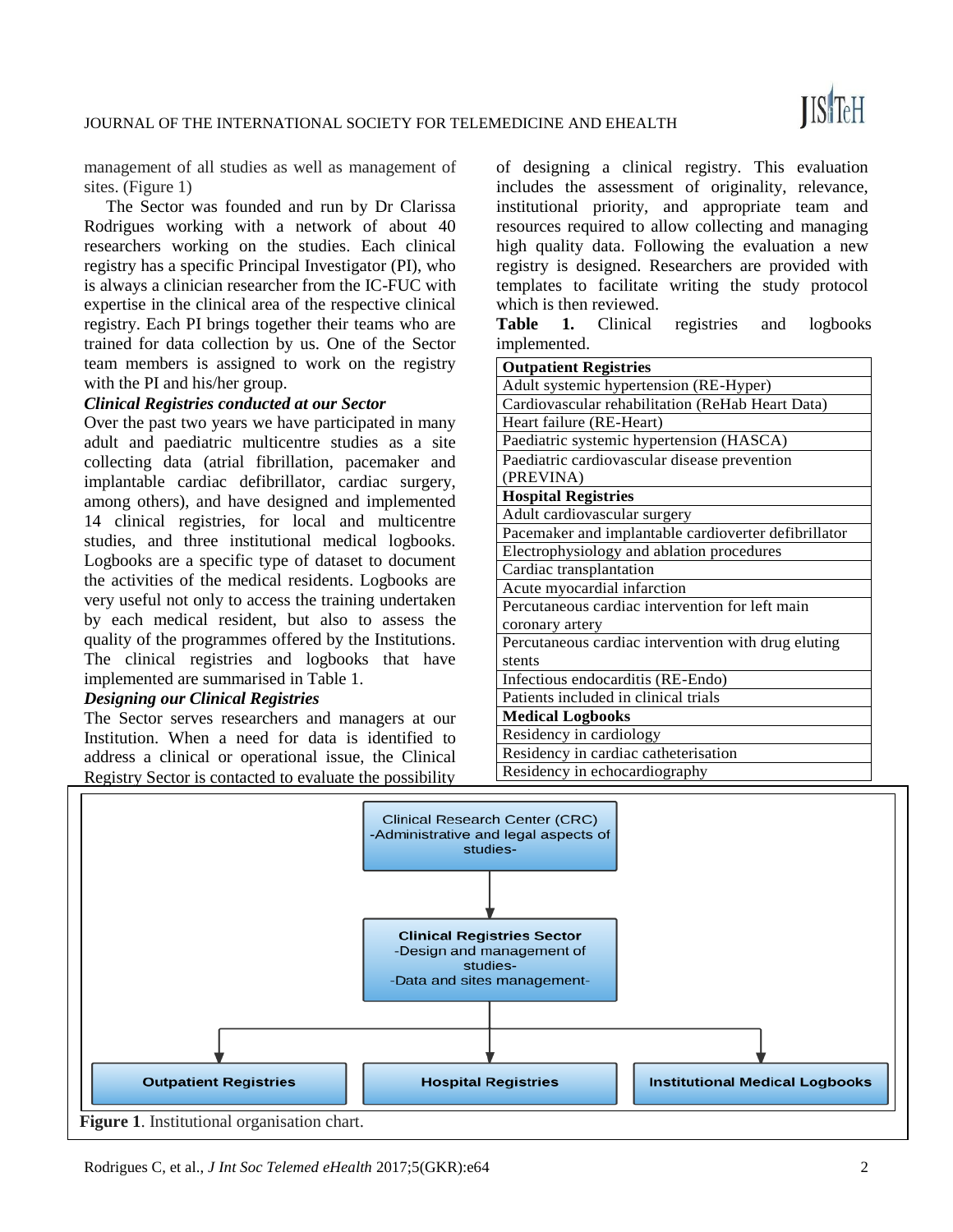Rodrigues C, et al., *J Int Soc Telemed eHealth* 2017;5(GKR):e64 3

**Figure 2.** Example of the creation of a local clinical registry.

Adaptations are carried out by both teams as needed. The study protocol is then submitted for Institution Review Board (IRB) approval.

The databases are built taking into consideration national and international standardised data elements and are in accordance with the HIPAA (Health Insurance Portability and Accountability Act) privacy rule. Use is made of standards such as the ones provided by the American Heart Association/American College of Cardiology (AHA/ACC), and Brazilian national clinical and demographic datasets, among others and are used to address the registry's aims, and allowing interoperability among datasets.

The registries make use of electronic case report forms (CRFs) which are created using Research Electronic Data Capture (REDCap) software. The Clinical Registries Sector suggests a first version of a data collection workflow based on the assessment of the registry's aims and institutional routines, and provides training for data collection. CRFs and data collection workflow are then piloted by the PI team and adaptations are implemented as needed. Lastly, the research workflow which includes strategies and routines for data management and team communication is defined. An example of the creation of a local clinical registry is shown in Figure 2.

The creation of registry workflow can vary slightly depending on the study aims and methodological characteristics such as being clinical or operational datasets, or local or multicentre studies. *Project and data management*

Project and data management is conducted using REDCap Software. REDCap is a secure application for building and managing electronic online datasets, and can be used to collect any type of data (including 21 CRF Part 11, FISMA, and HIPAA-compliant environments). Recently, the REDCap Consortium launched an offline version of REDCap which synchronises with the respective online datasets once Internet connection is available. Offline data collection is already available at our Institution and is been used in some pilot projects.

Ensuring high quality data management is a challenge when managing a considerable number of clinical registries and working with different teams at the same time. A comprehensive set of tools to facilitate and guarantee quality is used. Automatic system statistics are generated weekly, including information on projects status, types and purposes.

Most of the studies are longitudinal. In these cases, automated calendars are used which presents the exact follow up schedule and the information that needs to be filled at each respective moment, for each patient. Additionally, the system allows tracking of

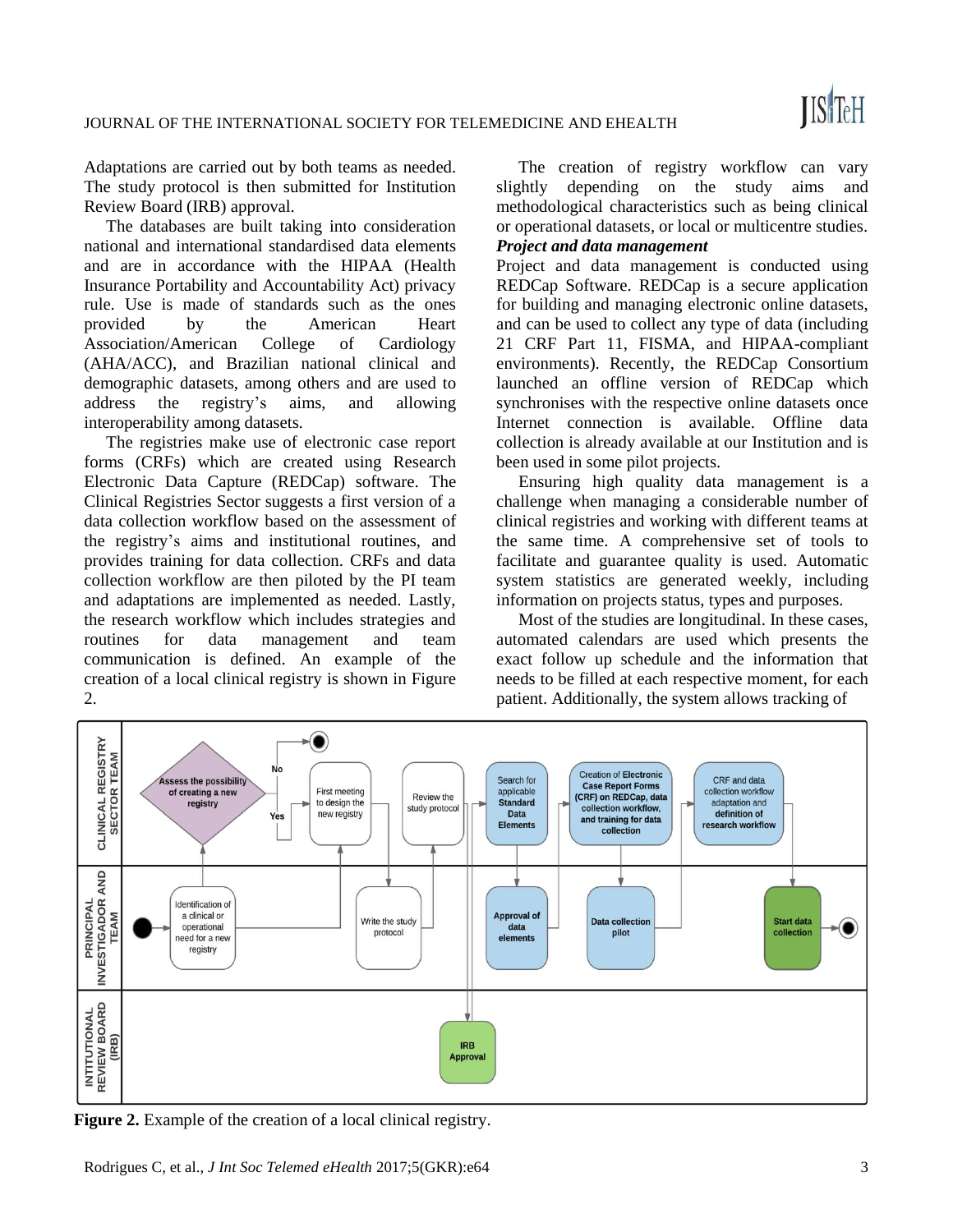

every single action inside each project, identifying the user, date and specific time of the action.

General reports of all variables are also automatically available in real time and it is also possible to customise reports of interest of each study or researcher. Reports of data quality including missing data, fields' validation errors, outliers for numerical fields (ranges are defined by us when creating the CRFs), hidden fields that contain values, multiple choice fields with invalid values and incorrect values for calculated fields. Other rules are created and added to the quality reports as necessary and appropriate for each project.

Lastly, the system exports the datasets in different file formats including all the main statistical software such as SPSS, SAS, R, STATA, etc. At our institution, there are two statistician available to all

researchers, as well as training for data analysis for researchers and students. Figure 3 demonstrates some of the tools used for project and data management.

Within a registry there are different levels of user access to the system, depending on the role and activities of the user in the project. Figure 4 shows the aspects that can be customised for each project. User access to the system is provided only by one person at each study and is supervised by the coordinator of the Sector. In order to define the level of access of each person, the details are discussed with the respective PI and follow a standard operational procedure (SOP). All users are required to sign confidentiality and responsibility forms before receiving access to the datasets.

#### *Management of sites*

The Sector also manages sites and the routines are



**Figure 3.** Tools for project and data management